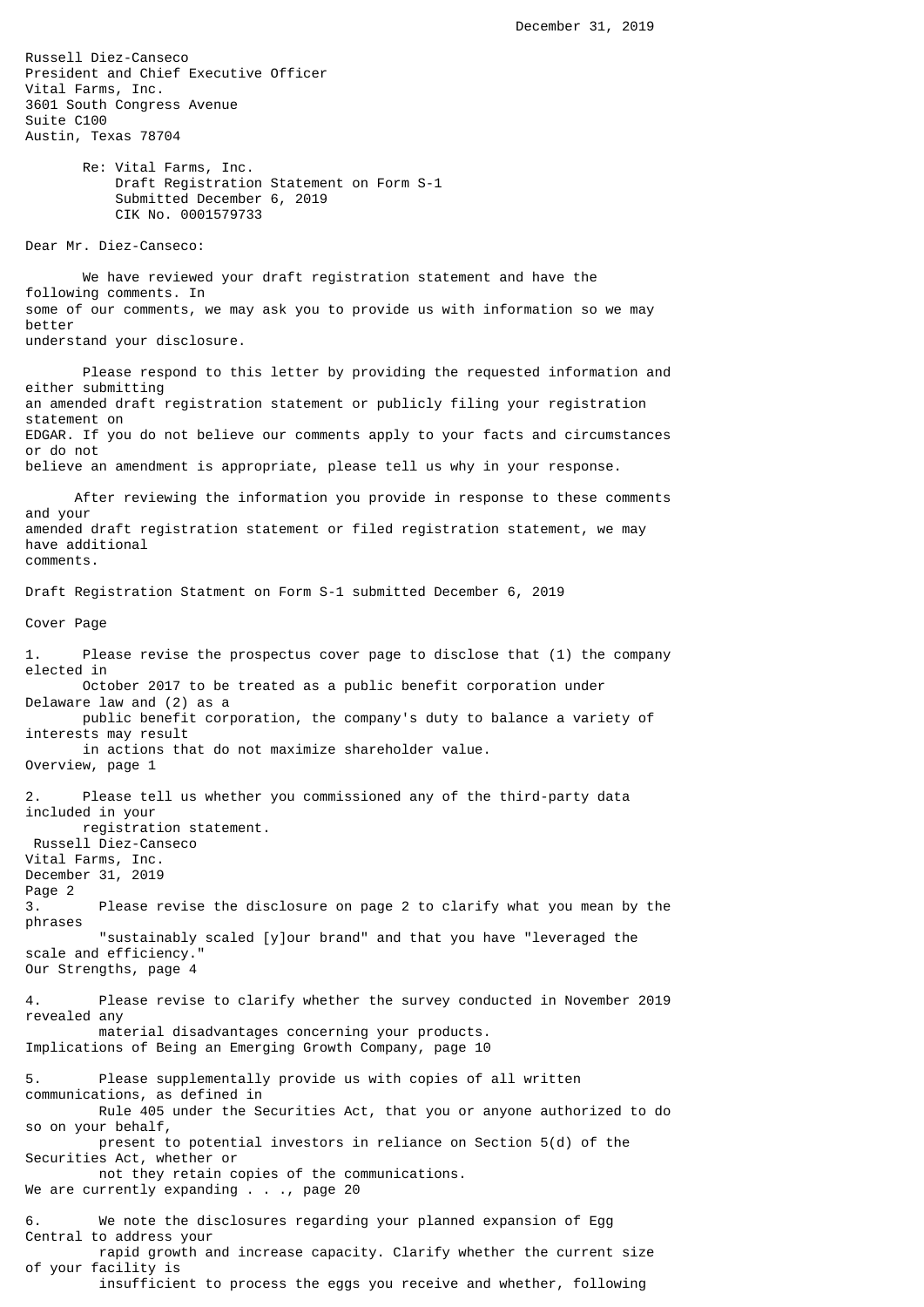the planned expansion, the facility will have sufficient capacity. The dual class structure of our common stock . . ., page 40 7. Please expand this risk factor to disclose the percentage of outstanding shares that the Class B stockholders must keep to continue to control the outcome of matters submitted to stockholders for approval. Use of Proceeds, page 50 8. Please revise to quantify the amount of proceeds to be allocated to each purpose mentioned in the third sentence of the penultimate paragraph of this section. Also, if the proceeds of this offering would not provide sufficient funds to complete the purposes that you have highlighted, please provide the disclosure required by Instruction 3 to Regulation S-K Item 504. Dividend Policy, page 51 9. We note the disclosure on page 51 and in Note 10 that your ability to pay dividends on your capital stock is subject to restrictions under the terms of your credit facility with PNC Bank, National Association, or the Credit Facility. Tell us the amount of restricted net FirstName LastNameRussell Diez-Canseco assets associated with these restrictions, whether you consider such restrictions to be Comapany NameVital Farms, Inc. material, and the resulting consideration to provide disclosures pursuant to Rules 4- 08(e) and 12-04 of Regulation S-X. December 31, 2019 Page 2 FirstName LastName Russell Diez-Canseco FirstName LastNameRussell Diez-Canseco Vital Farms, Inc. Comapany31, 2019 Farms, Inc. December NameVital Page 3 December 31, 2019 Page 3 FirstName LastName Contractual Obligations and Commitments, page 71 10. Please revise to identify the dollar amount of the commitment excluded from the table based on the criteria mentioned in the second paragraph on page 72. Principal and Selling Stockholders, page 117 11. Please disclose the natural person or persons who exercise the sole or shared voting and/or dispositive powers with respect to the shares held by the entities mentioned in the table on page 118. Lock-Up Arrangements, page 126 12. Please file the lock-up agreements as exhibits to the registration statement. Refer to Item 601(b)(10) of Regulation S-K. Notes to the consolidated financial statements Commitments and contingencies Supplier contracts, page F-32 13. We note your disclosure that "contingent rentals are capitalized into inventory in the consolidated balance sheet when the related eggs are purchased and are expensed to cost of goods sold in the statement of operations upon their sale to customers." Please disclose the rental expense for the underlying contingent rentals, if material. Refer to ASC 840- 20-50-1. You may contact Charles Eastman at 202-551-3794 or Melissa Raminpour, Accounting Branch Chief, at 202-551-3379 if you have questions regarding comments on the financial statements and related matters. Please contact Thomas Jones at 202-551-3602 or Geoffrey